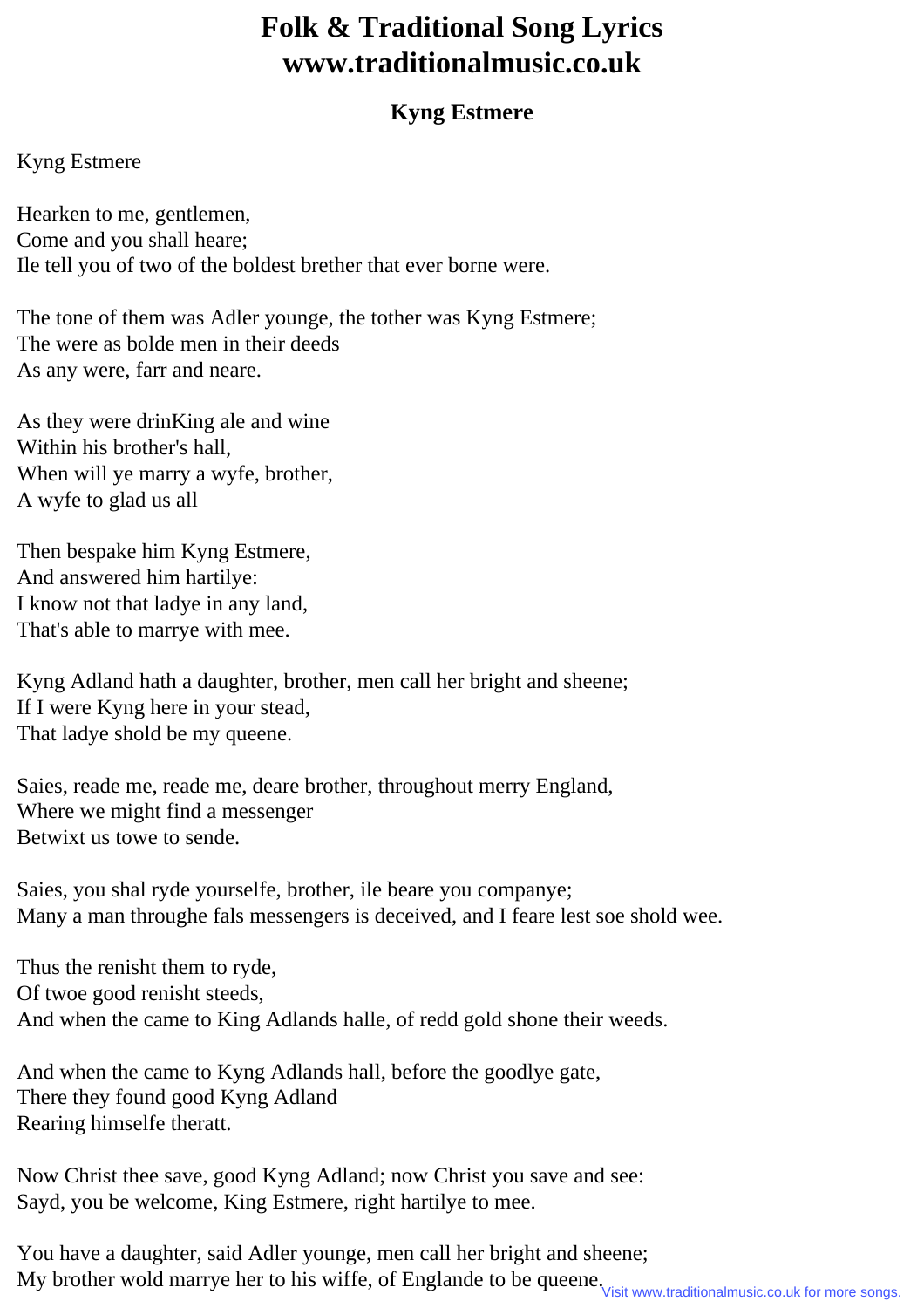Yesterday was att my deere daughter the King his sonne of Spayn, And then she nicked him of naye, And I doubt sheele do you the same.

The Kyng of Spayne is a foule paynim, and 'leeveth on Mahound, And pitye it were that fayre ladye Shold marrye a heathen hound.

But grant to me, sayes Kyng Estmere, for my love I you praye, That I may see your daughter deere Before I goe hence awaye.

Although itt is seven yeers and more since my daughter was in halle, She shall come once downe for your sake, to glad my guestes alle.

Downe then came that mayden fayre, With ladyes laced in pall, And halfe a hundred of bold knightes, To bring her [from] bowre to hall, And as many gentle squiers, To tend upon them all.

The talents of golde were on her head sette hanged low downe to her knee, And everye ring on her small finger Shone of the chrystall free.

Saies, god you save, my deere madam, saies, god you save and see: Said, you be welcome, Kyng Estmere, right welcome unto mee.

And, if you love me, as you saye, Soe well and hartilee, All that ever you are comen about Soone sped now itt shal bee.

Then bespake her father deare: My daughter, I saye naye; Remember well the Kyng of Spayne, What he sayd yesterdaye.

He wold pull downe my halles and castles, and reave me of my lyfe; I cannot blame him if he doe, If I reave him of his wyfe.

Your castles and your towres, father, are stronglye built aboute, And therefore of the King his sonne of Spaine wee neede not stande in doubt.

Plight me your troth, nowe, Kyng Estmere, by heaven and your righte hand, That you will marrye me to your wyfe,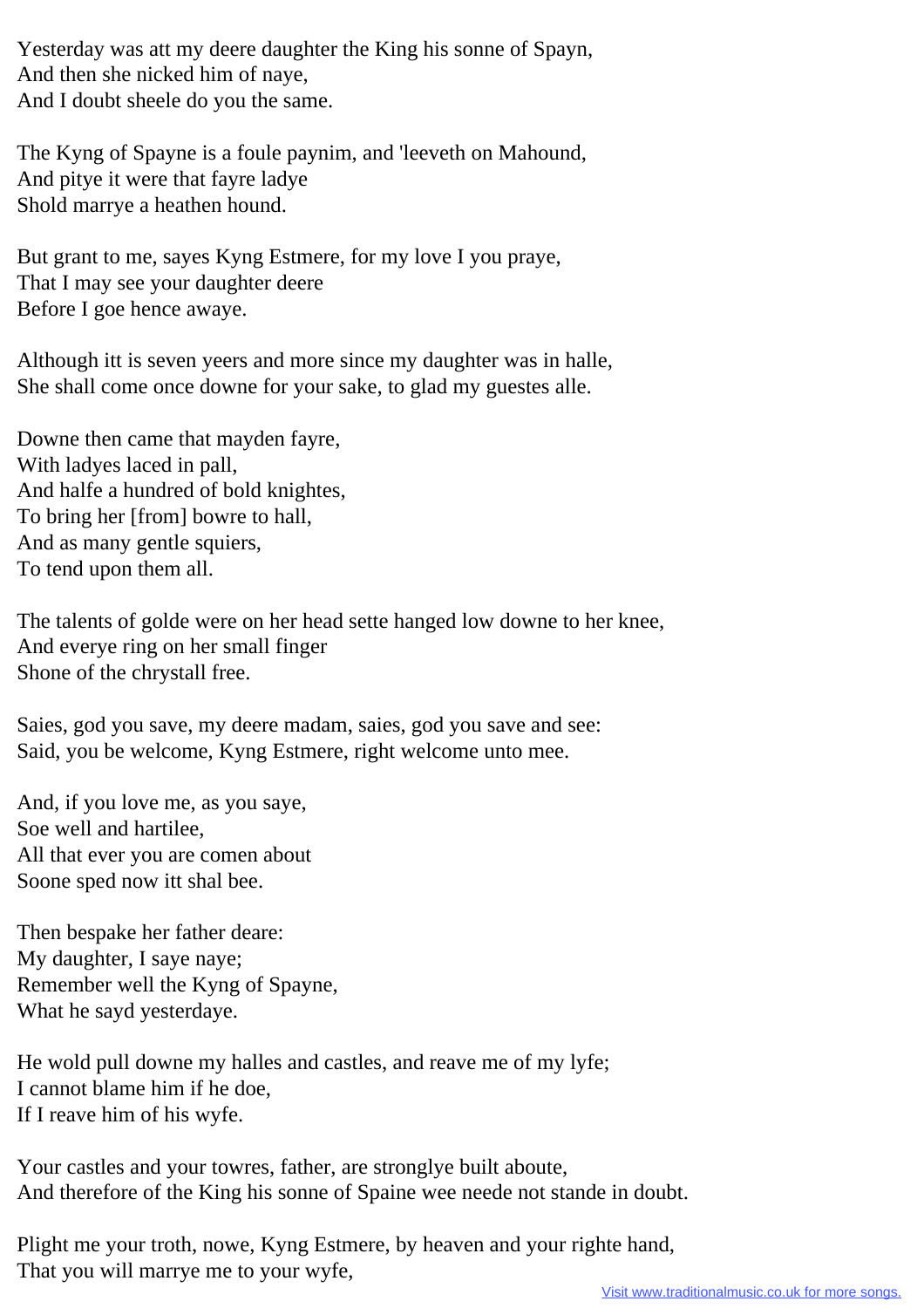And make me queene of your land.

Then Kyng Estmere he plight his troth, by heaven and his righte hand, That he wolde marrye her to his wyfe, And make her queene of his land.

And he tooke leave of that ladye fayre, to goe to his owne countree, To fetche him dukes and lordes and knightes, that marryed the might bee.

They had not ridden scant a myle, A myle forthe of the towne, But in did come the Kyng of Spayne, With kempes many one.

But in did come the Kyng of Spayne, with manye a bold barone, Tone day to marrye Kyng Adlands daughter, tother daye to carrye her home.

Shee sent one after Kyng Estmere, in all the spede might bee, That he must either turne againe and fighte, or goe home and loose his ladye.

One whyle then the page he went, Another while he ranne; Till he had oretaken King Estmere, I-wis he never blanne.

Tydings, tydings, Kyng Estmere' What tydinges nowe, my boye O tydinges I can tell to you, That will you sore annoye.

You had not ridden scant a mile, A mile out of the towne, But in did come the Kyng of Spayne, With kempes many a one.

But in did come the Kyng of Spayne, with manye a bold barone, Tone daye to marrye King Adlands daughter, tother daye to carry her home.

My ladye fayre she greetes you well, and ever-more well by mee; You must either turne againe and fighte, or goe home and loose your ladye.

Saies, reade me, reade me, deere brother, my reade shall ryse at thee, Whether it is better to turne and fighte, or goe home and loose my ladye.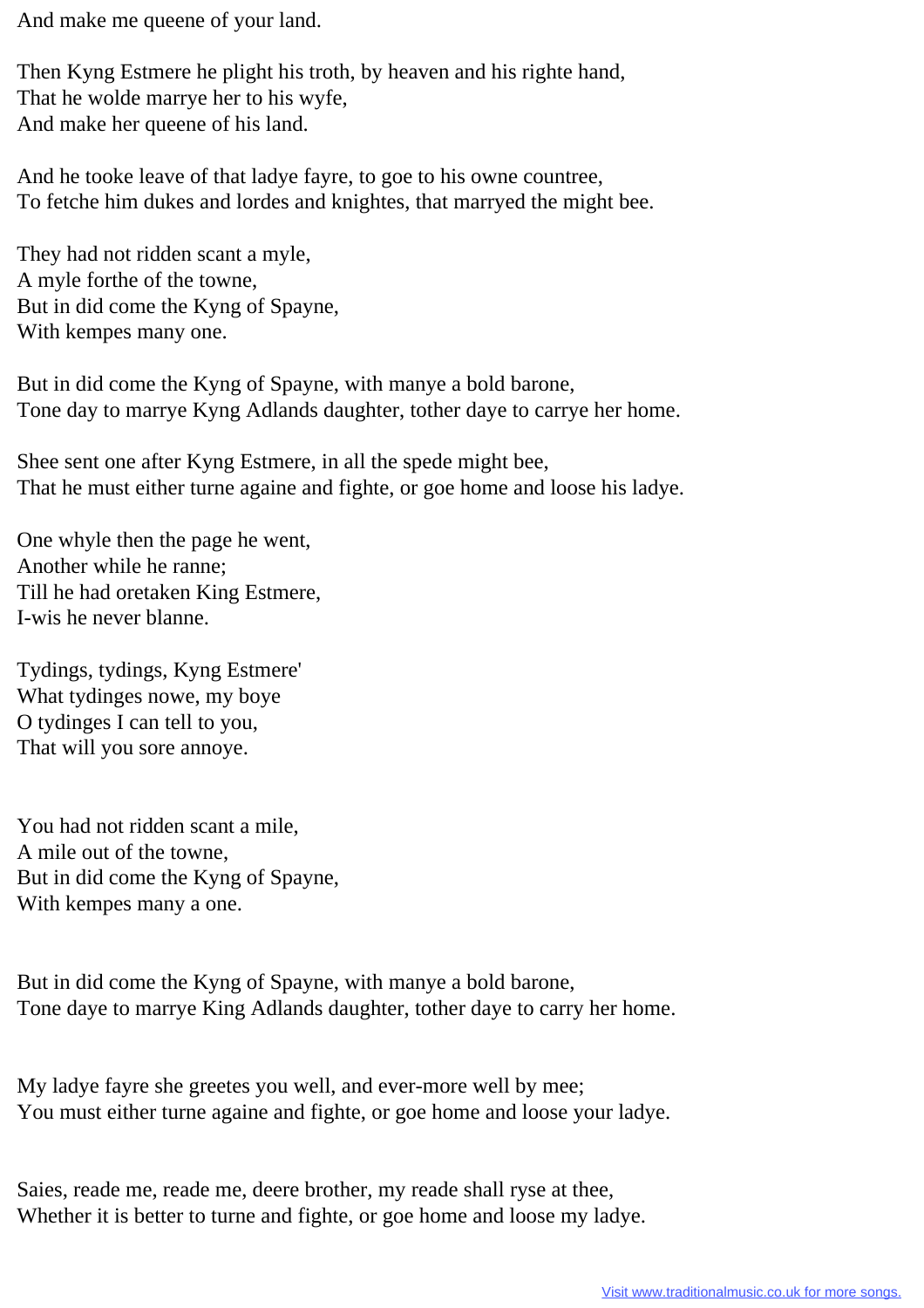Now hearken to me, sayes Adler yonge, and your reade must rise at me; I quicklye will devise a waye To sette thy ladye free.

My mother was a westerne woman, And learned in gramarye, And when I learned at the schole, Something shee taught itt mee.

There growes an hearbe within this field, and iff it were but knowne, His color, which is whyte and redd, It will make blacke and browne.

His color, which is browne and blacke, itt will make redd and whyte; That sworde is not in all Englande Upon his coate will byte.

And you shal be a harper, brother, out of the north countrye, And ile be your boy, soo faine of fighte, and beare your harpe by your knee.

And you shal be the best harper That ever tooke harpe in hand, And I wil be the best singer That ever sung in this lande.

Itt shal be written in our forheads, all and in grammarye, That we towe are the boldest men That are in all christentye.

And thus they renisht them to ryde, of tow good renisht steedes, And when they came to King Adlands hall, of redd gold shone their weedes.

And whan the came to Kyng Adlands hall untill the fayre hall-yate, There they found a proud porter, Rearing himselfe thereatt.

Sayes, Christ thee save, thou proud porter, sayes, Christ thee save and see: Nowe you be welcome, sayd the porter, of what land soever ye bee.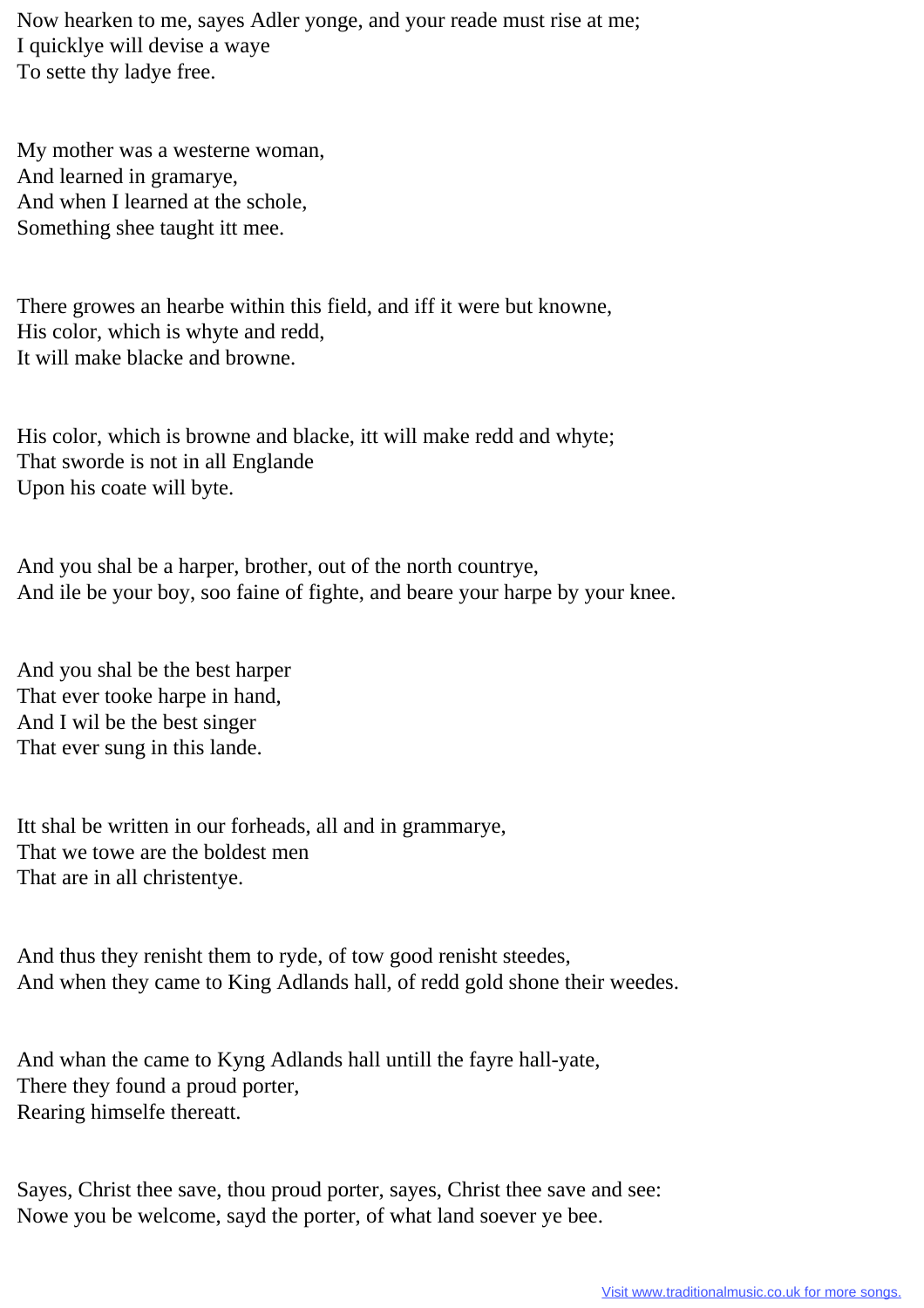Wee beene harpers, sayd Adler younge, come out of the northe countrye; Wee beene come hither untill this place this proud weddinge for to see.

Sayd, and your color were white and redd, as it is blacke and browne, I wolde saye King Estmere and his brother were comen untill this towne.

Then they pulled out a ryng of gold, layd itt on the porters arme: And ever we will thee, proud porter, Thow wilt saye us no harme.

Sore he looked on Kyng Estmere, And sore he handled the ryng, Then opened to them the fayre hall-yates, he lett for no kind of thyng.

Kyng Estmere he stabled his steede soe fayre att the hall-bord; The froth that came from his brydle bitte light in Kyng bremors beard.

Saies, stable thy steed, thou proud harper, saies, stable him in the stalle; It doth not beseeme a proud harper To stable his steed in a Kyngs halle.

My ladde he is so lither, he said, he will doe nought that's meete; And is there any man in this hall Were able him to beate

Thou speakst proud words, sayes the King of Spaine, thou harper, here to mee; There is a man within this halle Will beate thy ladd and thee.

O let that man come downe, he said, a sight of him wold I see; And when hee hath beaten well my ladd, then he shall beate of mee.

Downe then came the kemperye man, And looked him in the eare; For all the gold that was under heaven, he durst not neigh him neare.

And how nowe, kempe, said the Kyng of Spaine, and how, what aileth thee He saies, it is writt in his forhead, all and in grammarye, That for all the gold that is under heaven, I dare not neigh him nye.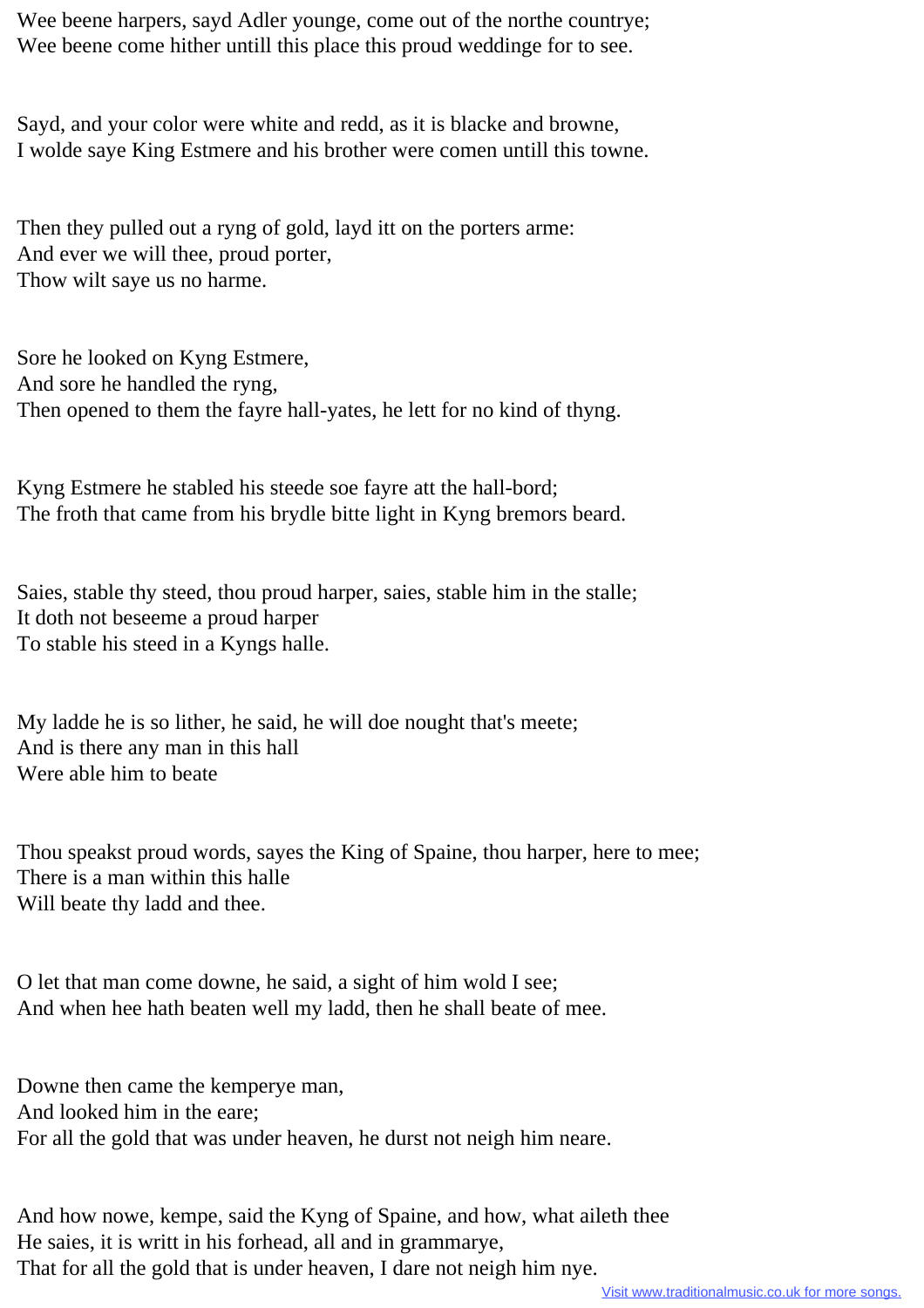Then Kyng Estmere pulld forth his harpe, and plaid a pretty thinge; The ladye upstart from the borde, And wold have gone from the King.

Stay thy harpe, thou proud harper, for gods love I pray thee; For and thou playes as thou beginns, Thou'lt till my bryde from mee.

He stroake upon his harpe againe, And playd a pretty thinge; The ladye lough a loud laughter, As shee sate by the King.

Saies, sell me thy harpe, thou proud harper, and thy stringes all; For as many gold nobles thou shalt have as heere bee ringes in the hall.

What wold ye doe with my harpe, he sayd, if I did sell itt yee To playe my wiffe and me a fitt, When abed together wee bee.

Now sell me, quoth hee, thy bryde soe gay, as shee sitts by thy knee; And as many gold nobles I will give As leaves been on a tree.

And what wold ye doe with my bryde soe gay, iff I did sell her thee More seemelye it is for her fayre bodye to lye by mee then thee.

Hee played agayne both loud and shrille, and Adler he did syng, O ladye, this is thy owne true love, Noe harper, but a Kyng.

O ladye, this is thy owne true love, as playnlye thou mayest see, And ile rid thee of that foule paynim who partes thy love and thee.

The ladye looked, the ladye blushte, and blushte and lookt agayne, While Adler he hath drawne his brande, and hath the sowdan slayne.